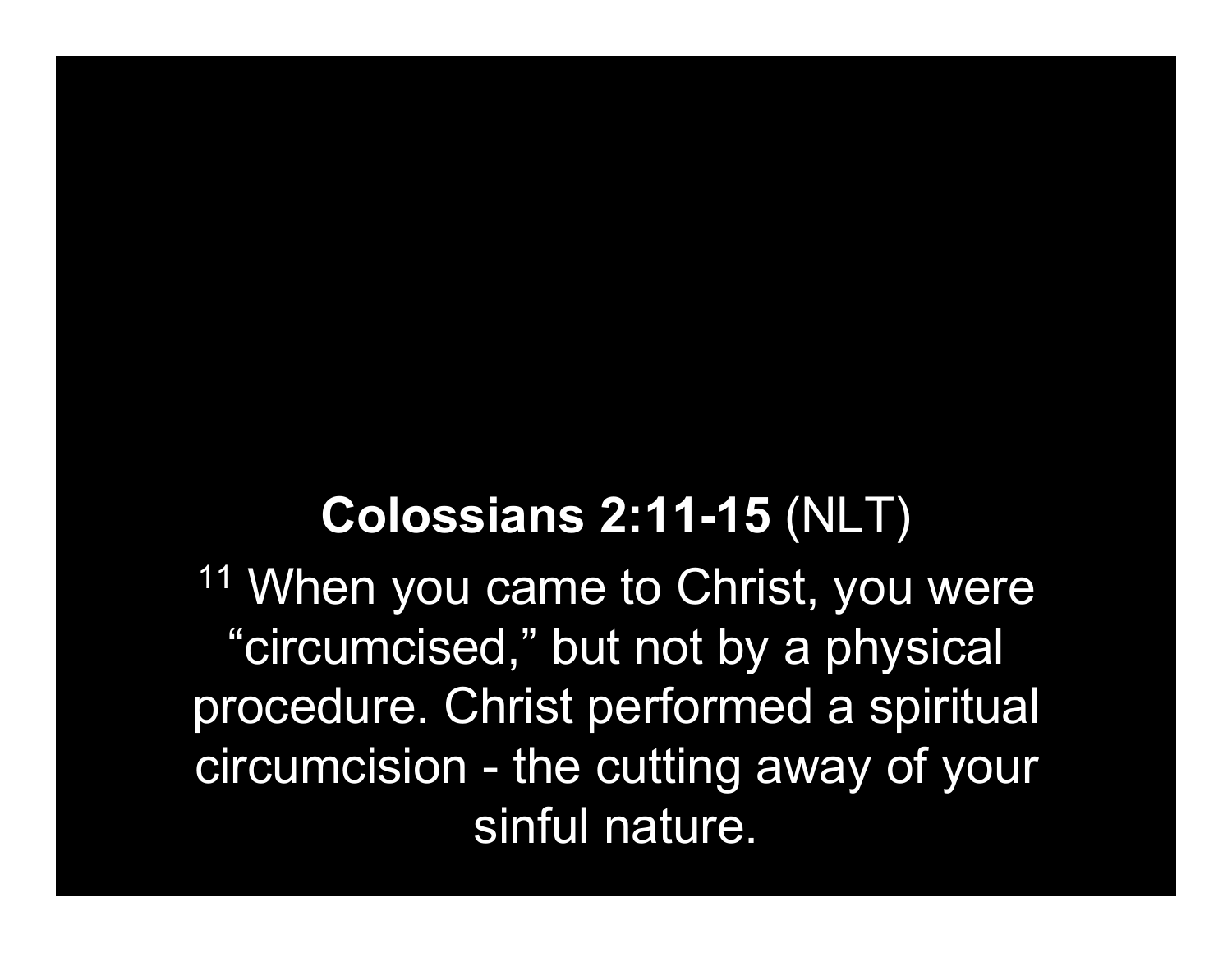<sup>12</sup> For you were buried with Christ when you were baptized. And with him you were raised to new life because you trusted the mighty power of God, who raised Christ from the dead.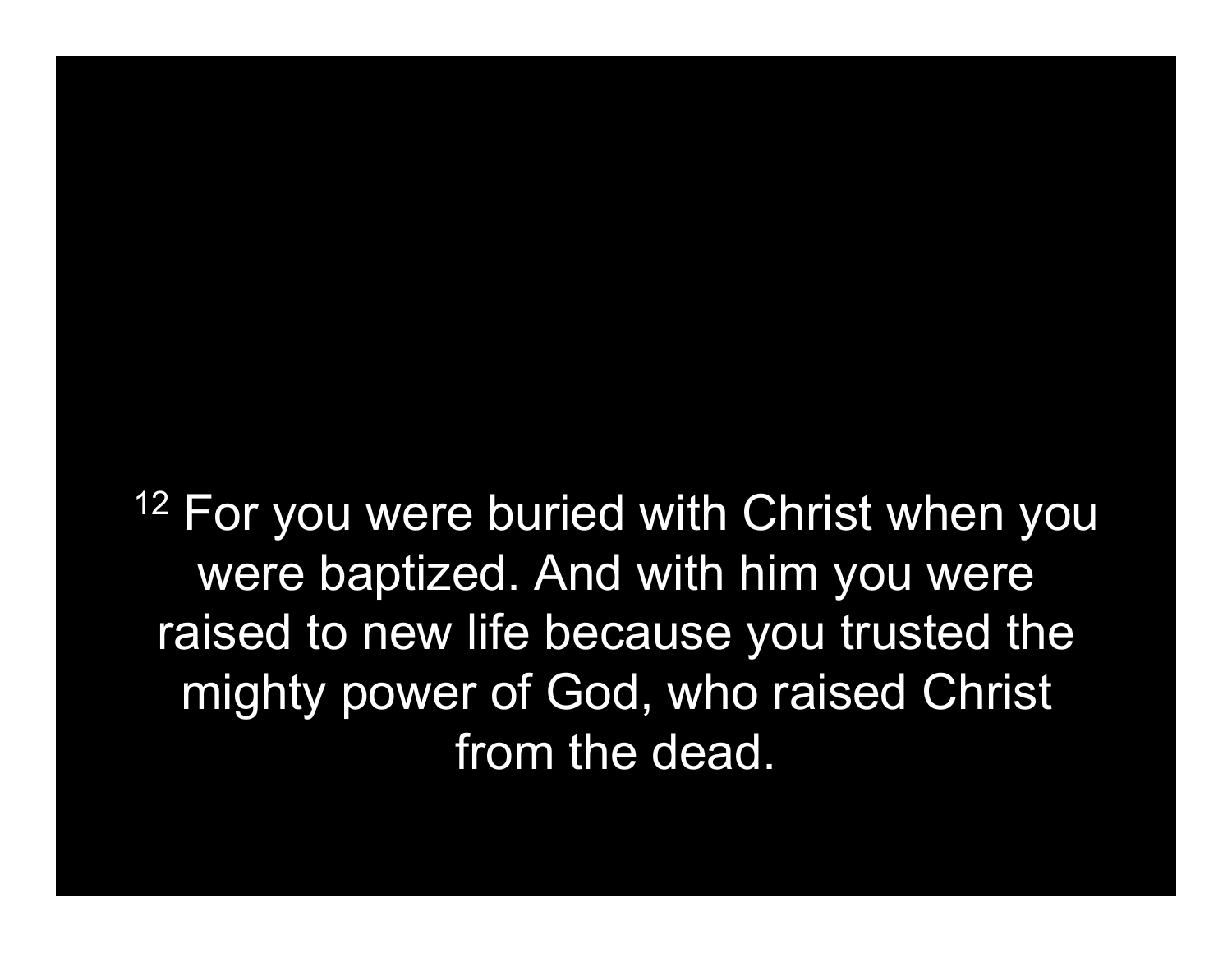<sup>14</sup> He canceled the record of the charges against us and took it away by nailing it to the cross. <sup>15</sup> In this way, he disarmed the spiritual rulers and authorities. He shamed them publicly by his victory over them on the cross.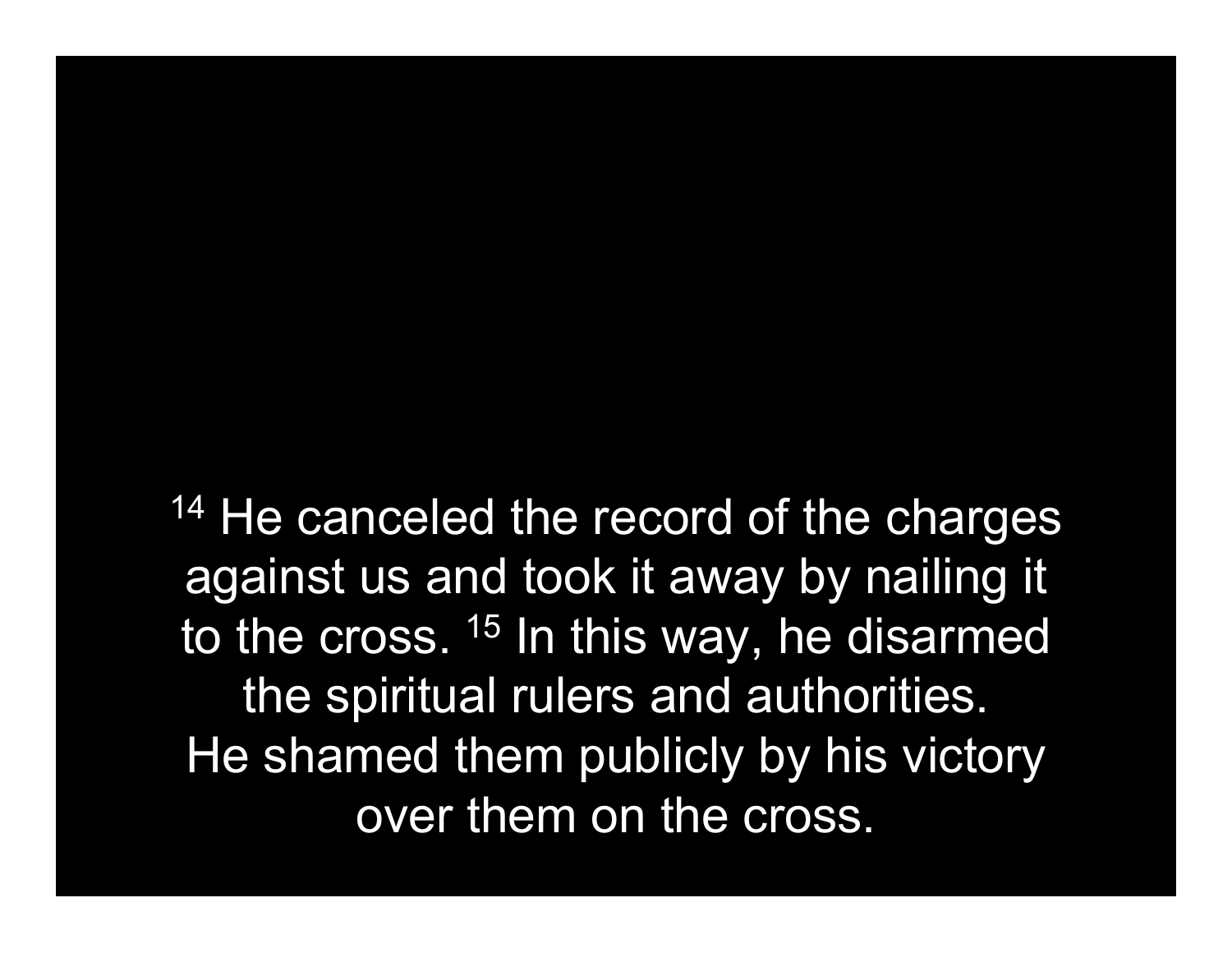<sup>39</sup> And when all the people saw it, they fell face down on the ground and cried out, "The LORD - he is God! Yes, the LORD is God!"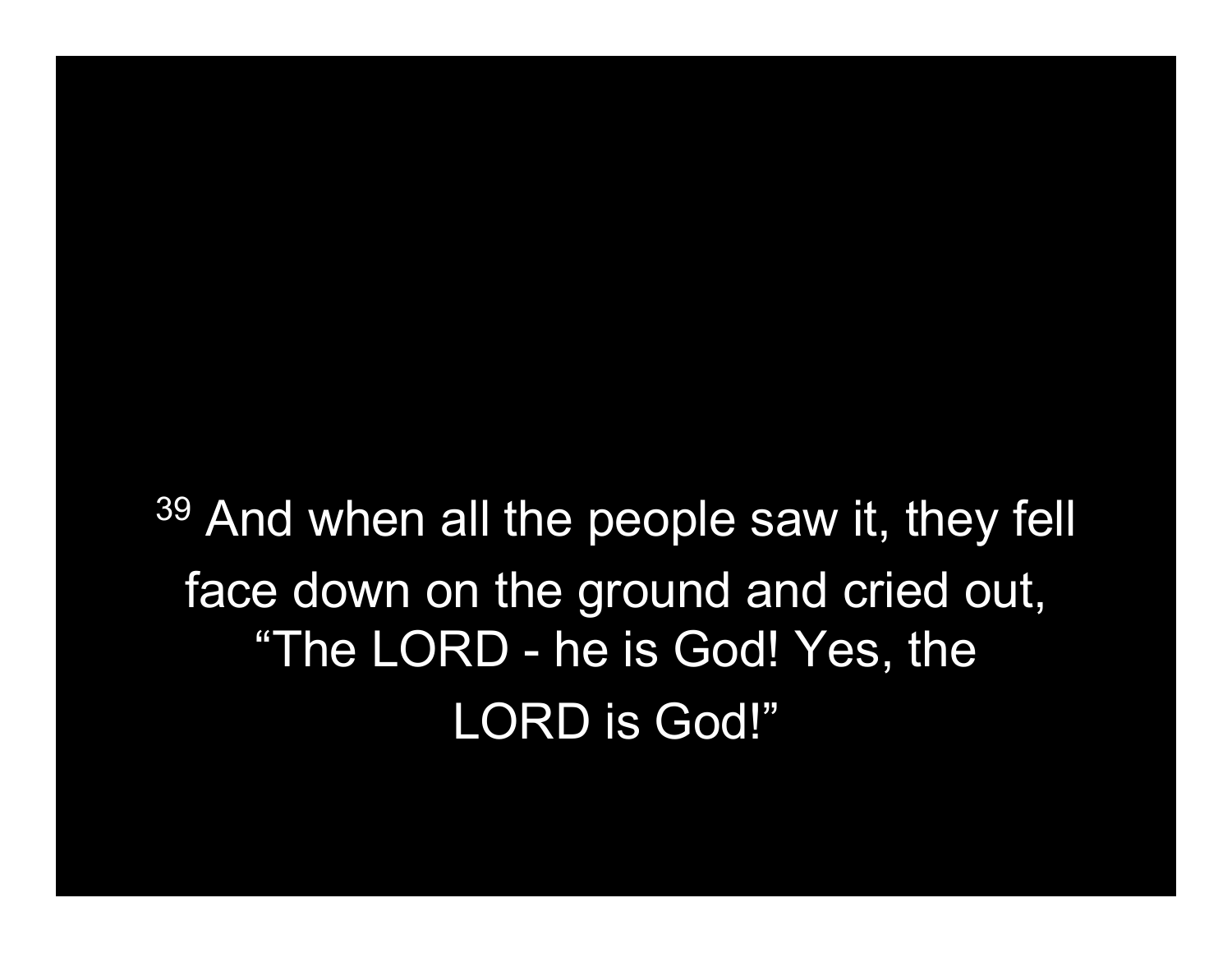## The TRIUMPH of the CROSS Colossians 2:11-15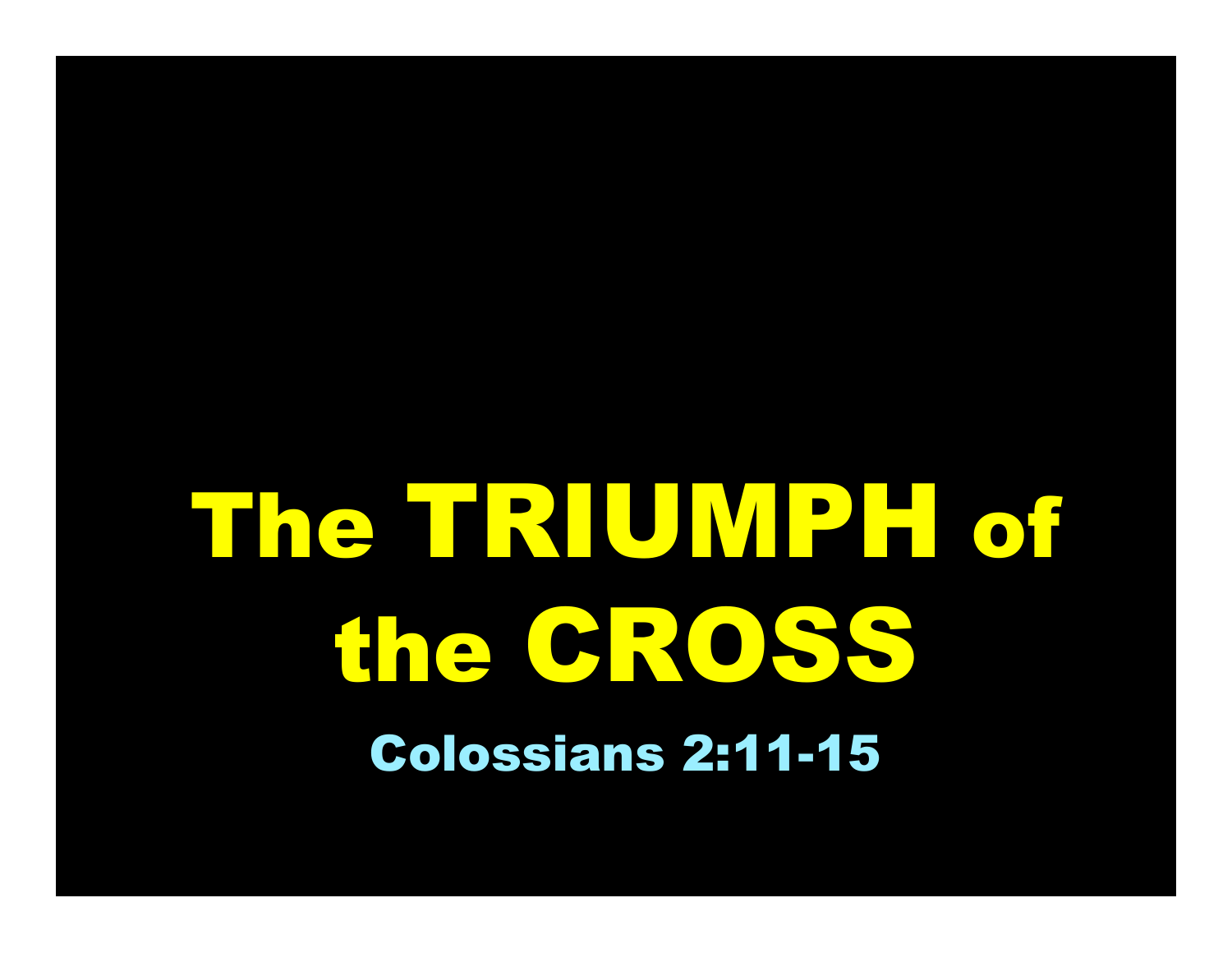## There are NONE so Blind as those who WILL NOT See.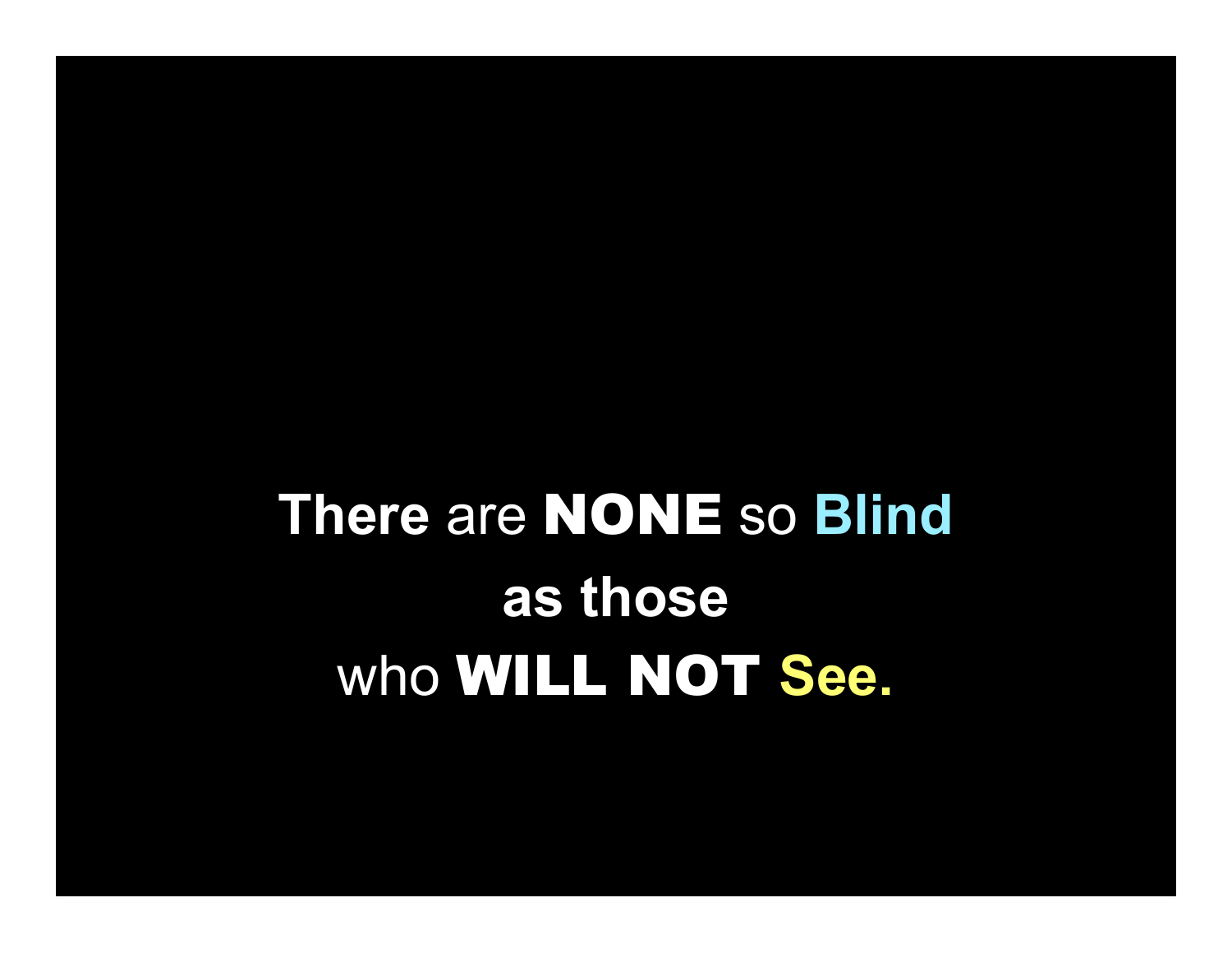False Teachers said MORE was Needed... **≻NEW Knowledge ≻Ecstatic Experiences** Legalism- Asceticism extreme self-denial

**HNTC**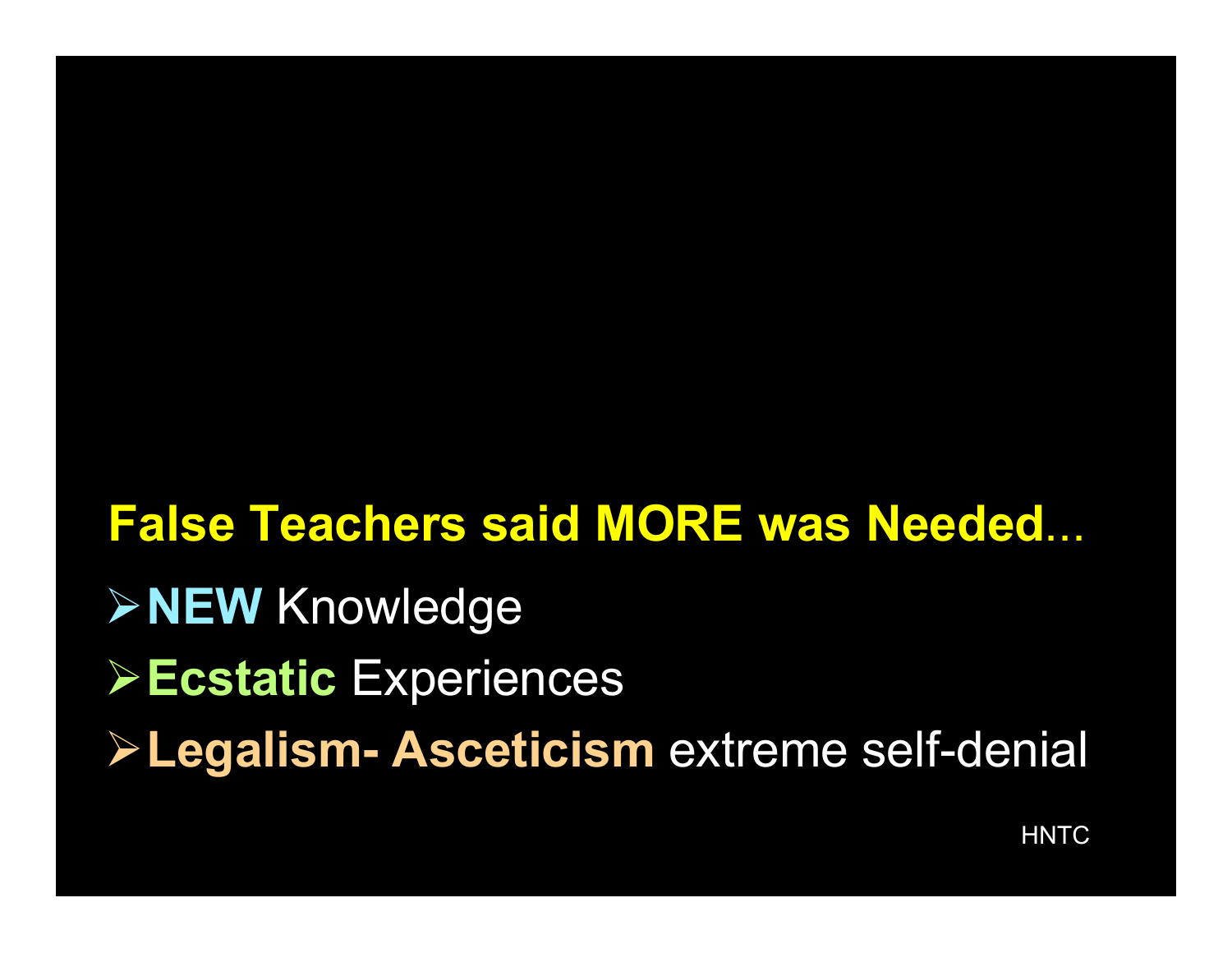Colossians 2:9–10 (CSB) For the entire Fullness of God's Nature Dwells Bodily IN Christ, <sup>10</sup> and you have been FILLED by Him, who is the Head over every ruler and authority.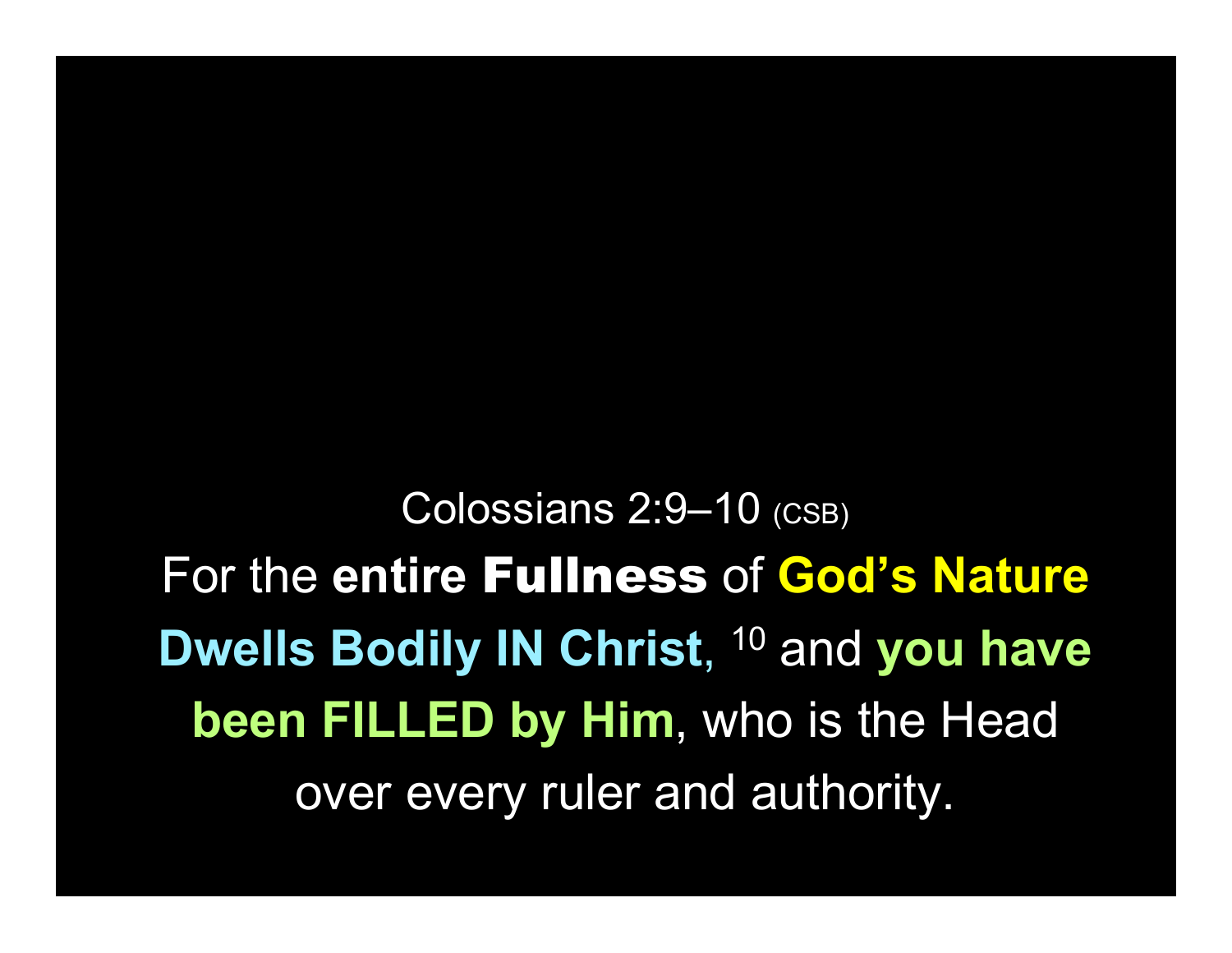Romans 6:4 (NLT)

For we DIED and were buried WITH Christ by Baptism. And just as Christ was RAISED from the dead by the glorious power of the **Father, now we also may live new lives.**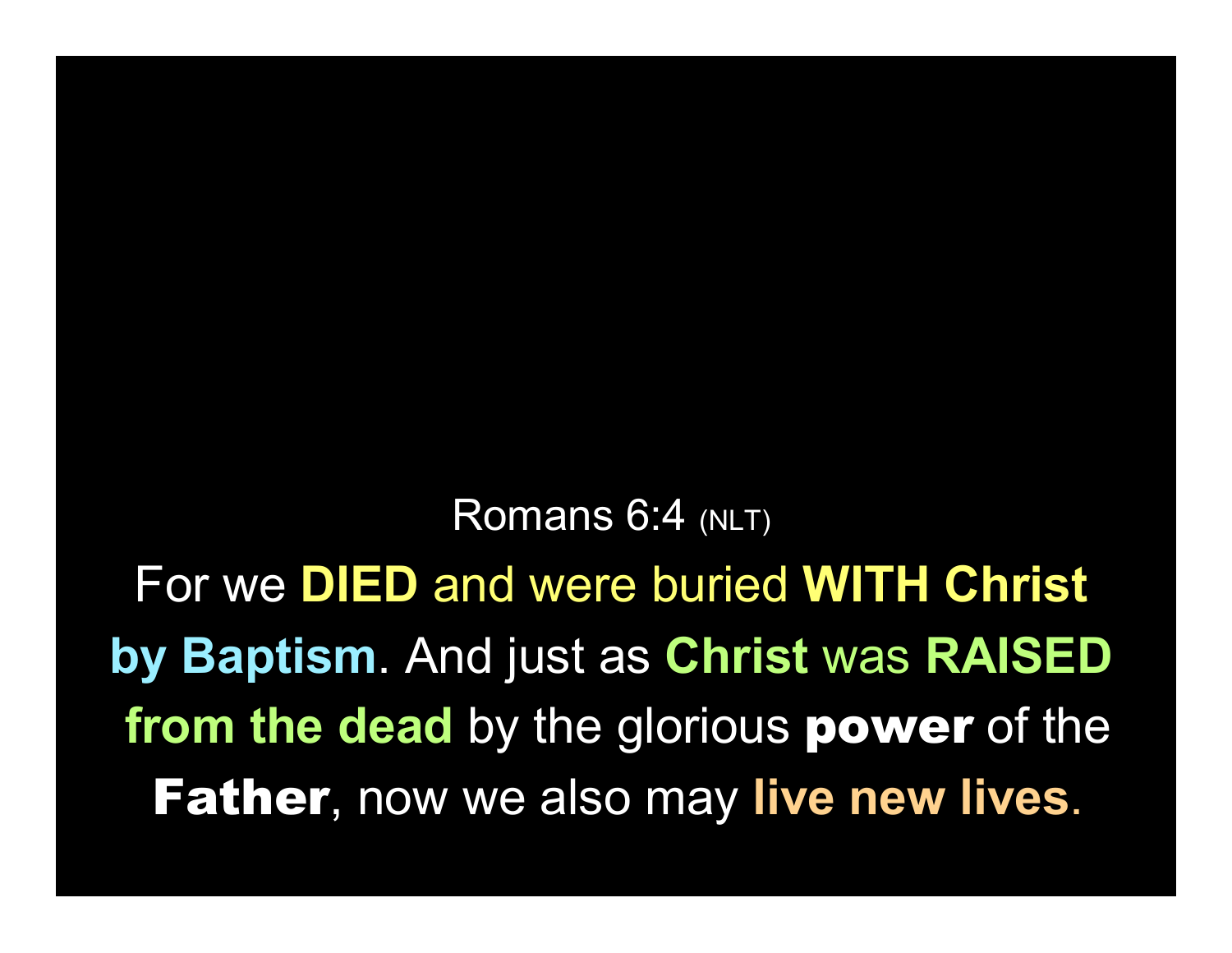John 1:14, 16 (NIV) The **Word became flesh** and made His dwelling among us. We have seen His glory, the glory of the **One and Only, who came from the Father,** FULL of grace and truth... <sup>16</sup> From the **Fullness** of **His grace** we have ALL received one blessing after another.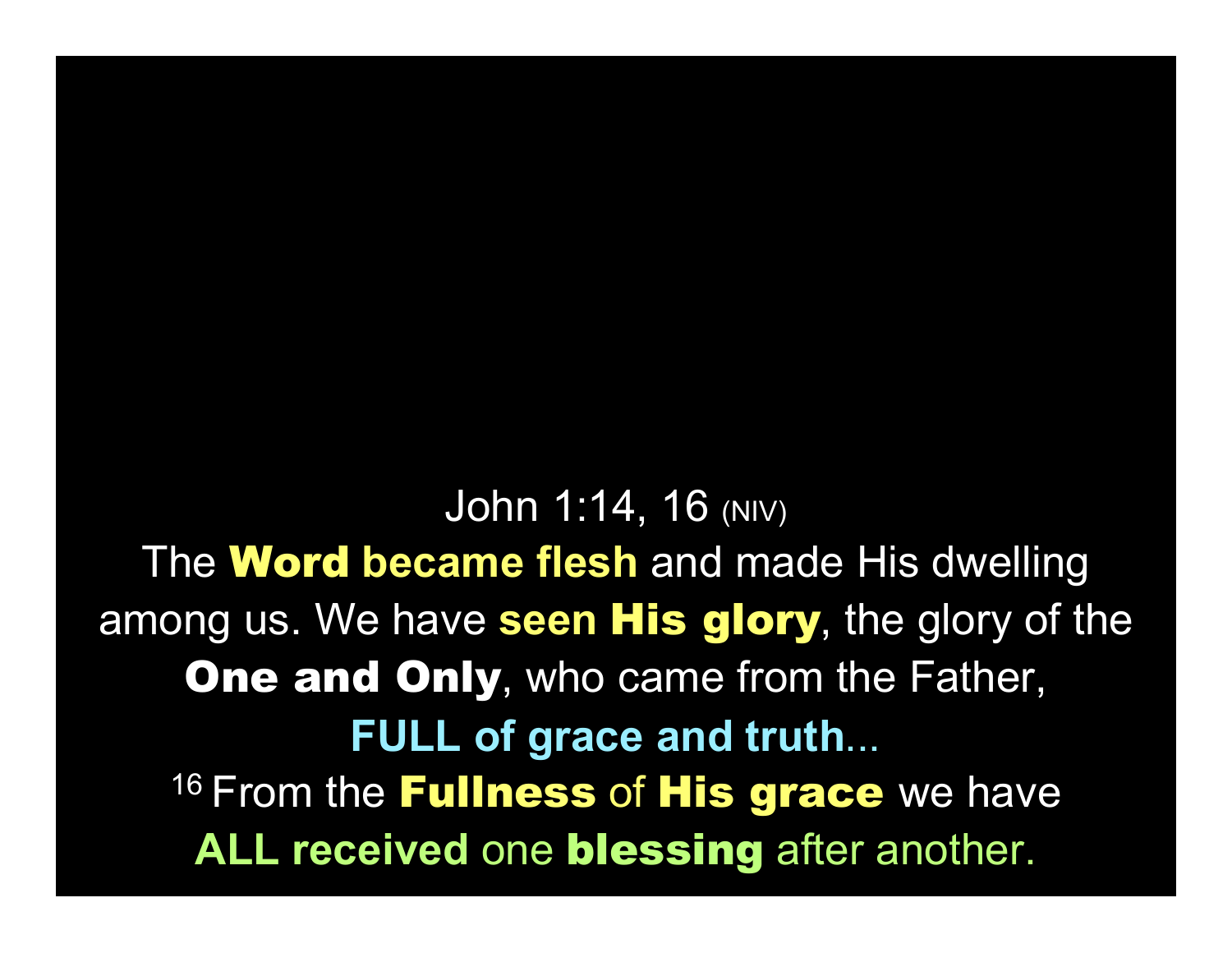Galatians 2:20 (NLT) My old self has been crucified with Christ. It is no longer I who live, but Christ lives IN me. So I live in this earthly body by trusting in the Son of God, who loved me and gave Himself for me.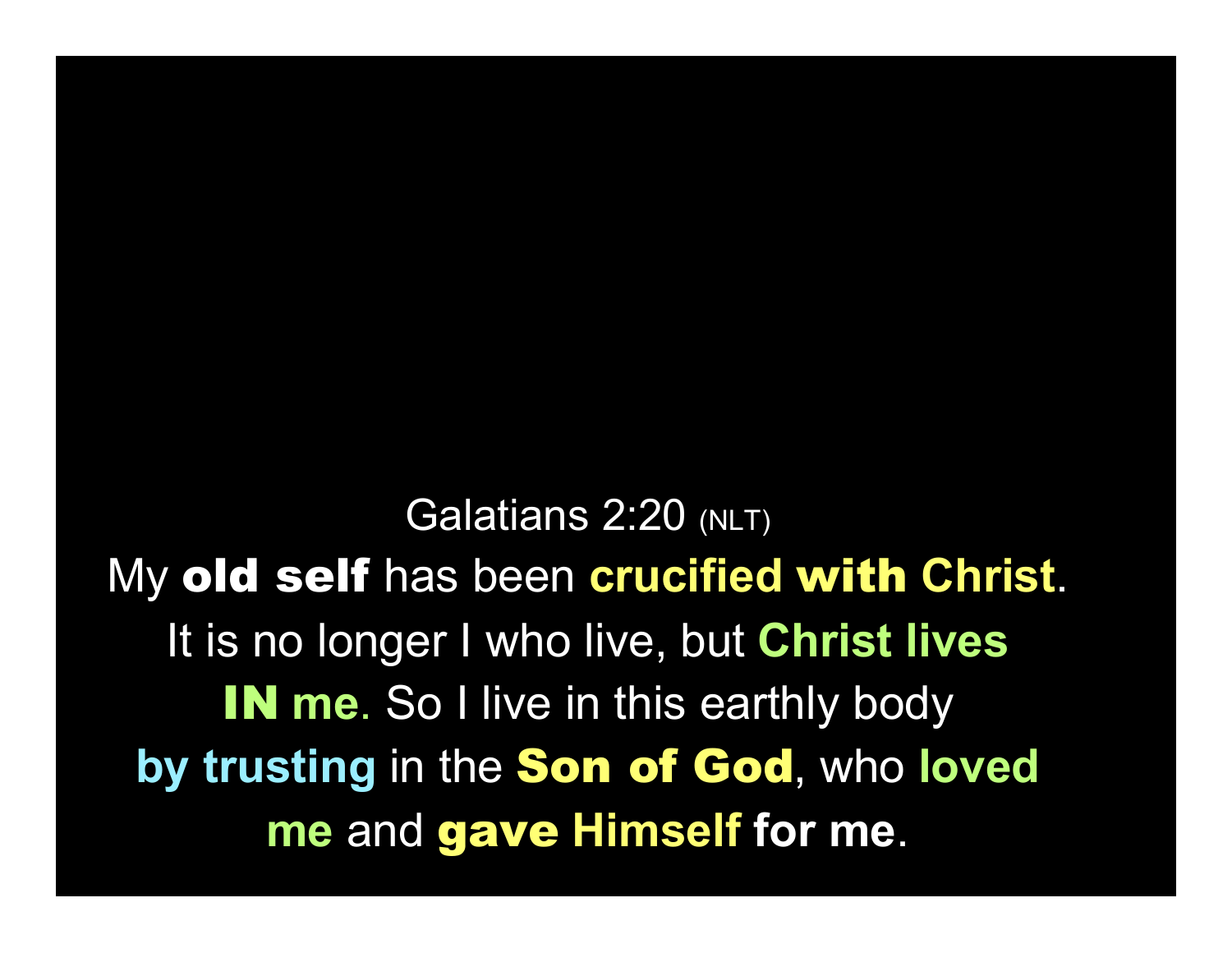1 Corinthians 15:3–4 (NLT) I passed on to you what was **most important** and what had also been passed on to me. Christ **DIED** for our sins, just as the Scriptures said. <sup>4</sup> He was **BURIED**, and He was **RAISED** from the dead on the third day, just as the Scriptures said.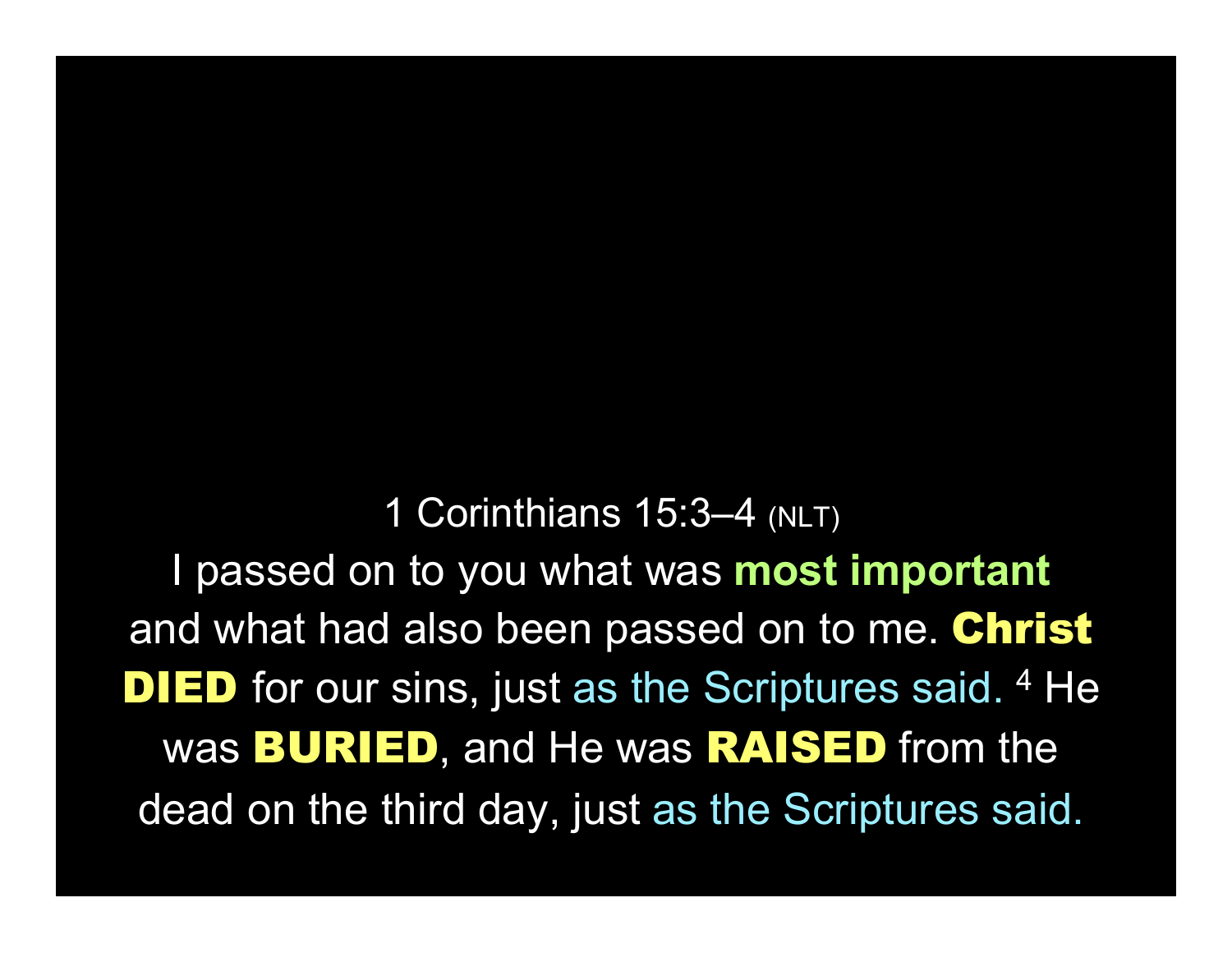God Himself PAID the DEBT when His Son died on the cross. God upheld the holiness of His own Law when **Jesus DIED** to pay the penalty for our sin. He also took it away, by nailing it to the cross. When Jesus died, the **condemning document** was destroyed. We are fully forgiven.

**HOTC**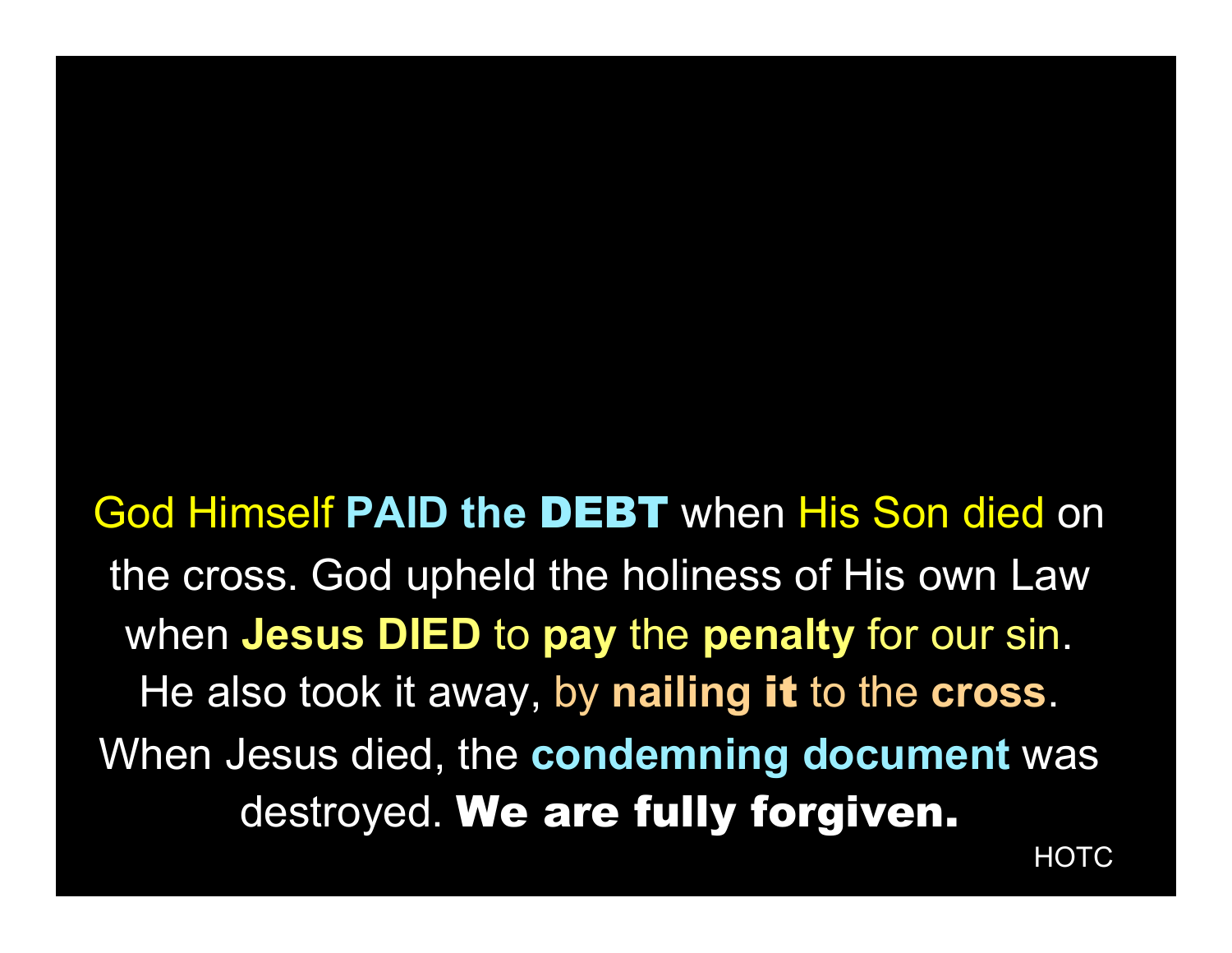On the Cross God stripped the powers and authorities naked, He held them up to public contempt, and led them in His own triumphant procession - in Christ, the crucified Messiah. TNTC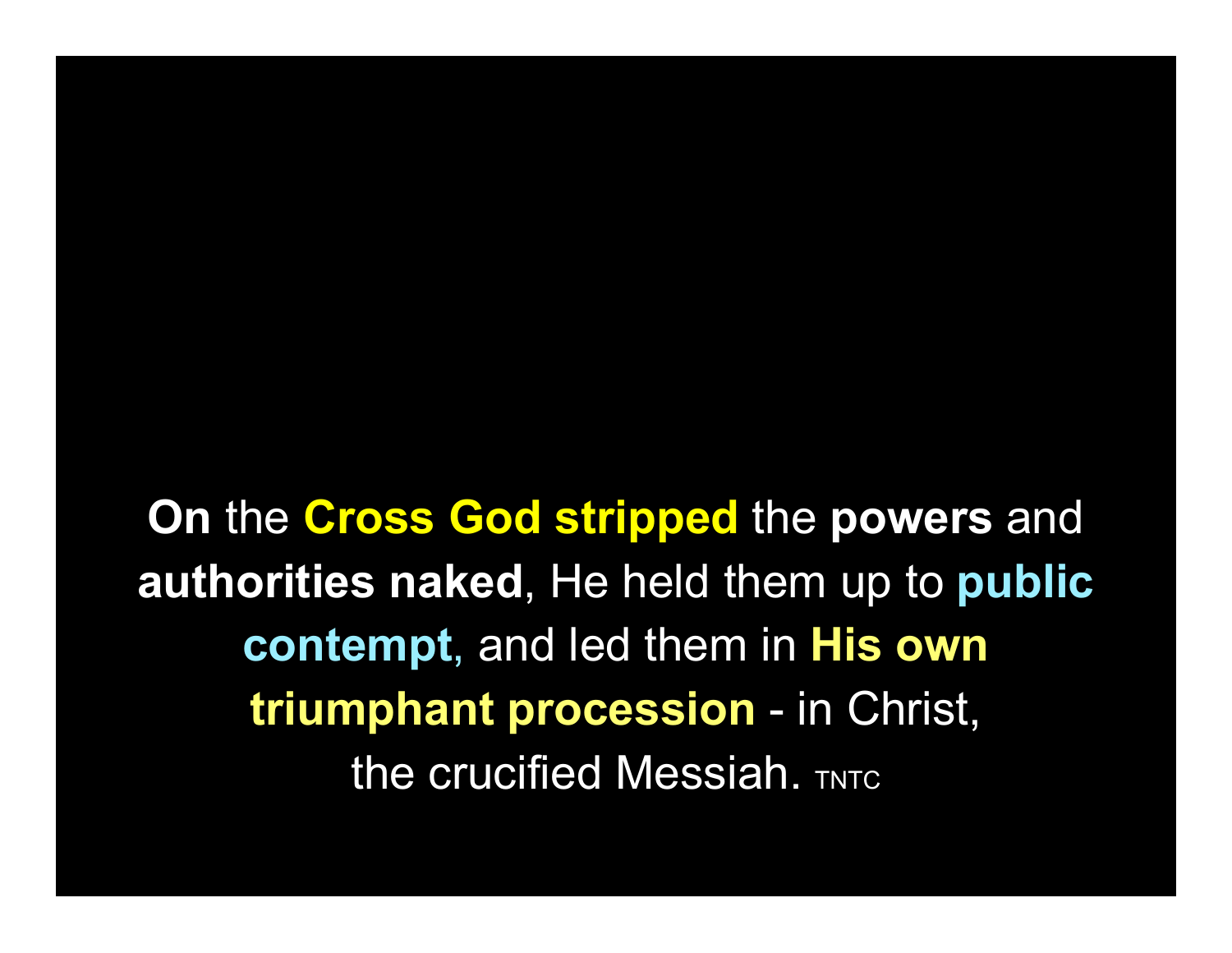Ephesians 2:1–5 (CSB) And you were dead in your trespasses and sins <sup>2</sup> in which you previously walked according to the ways of this world, according to the ruler of the power of the air, the spirit now working in the disobedient.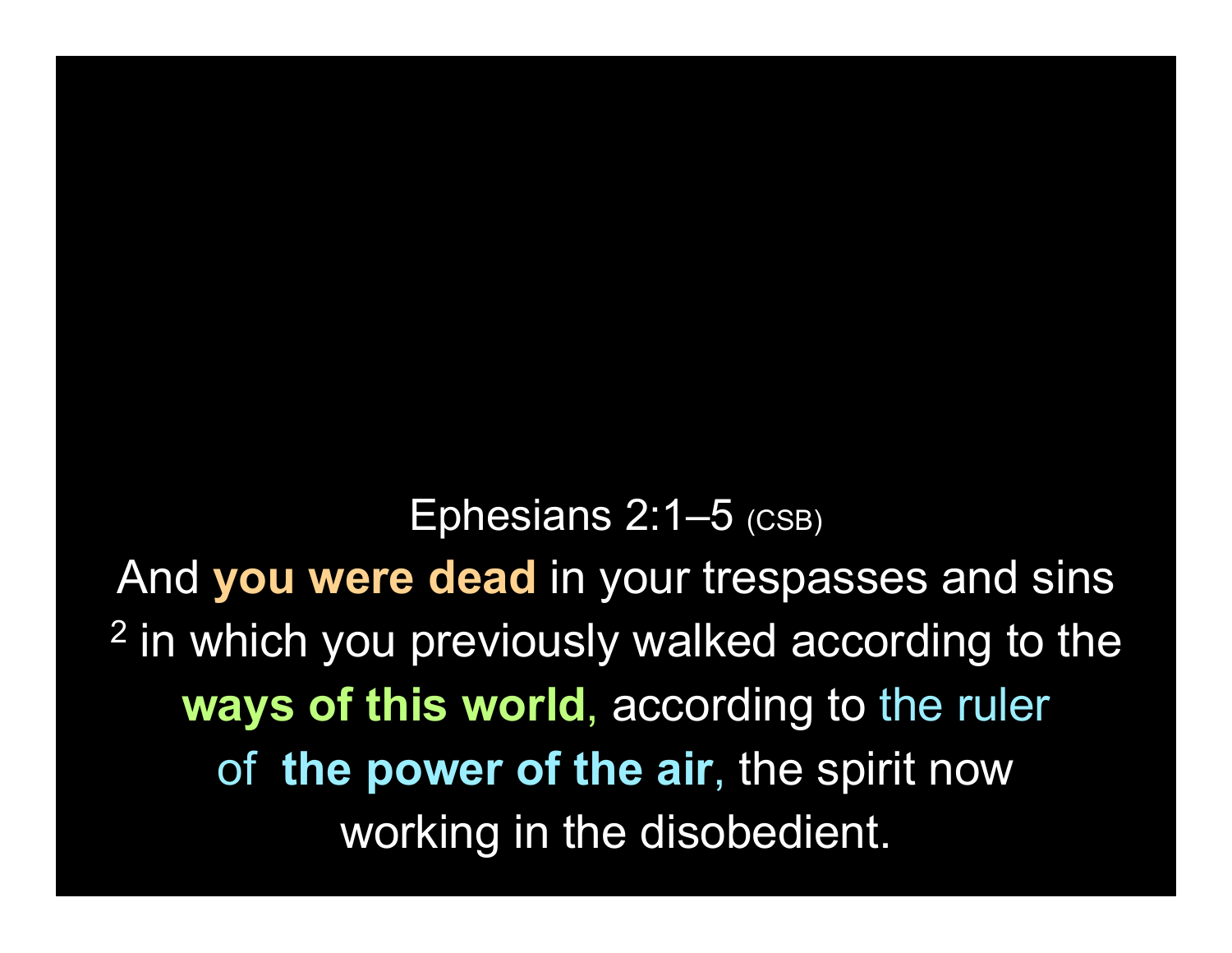<sup>3</sup> We too all previously lived among them in our fleshly desires, carrying out the inclinations of our flesh and thoughts, and we were by nature children under wrath as the others were also.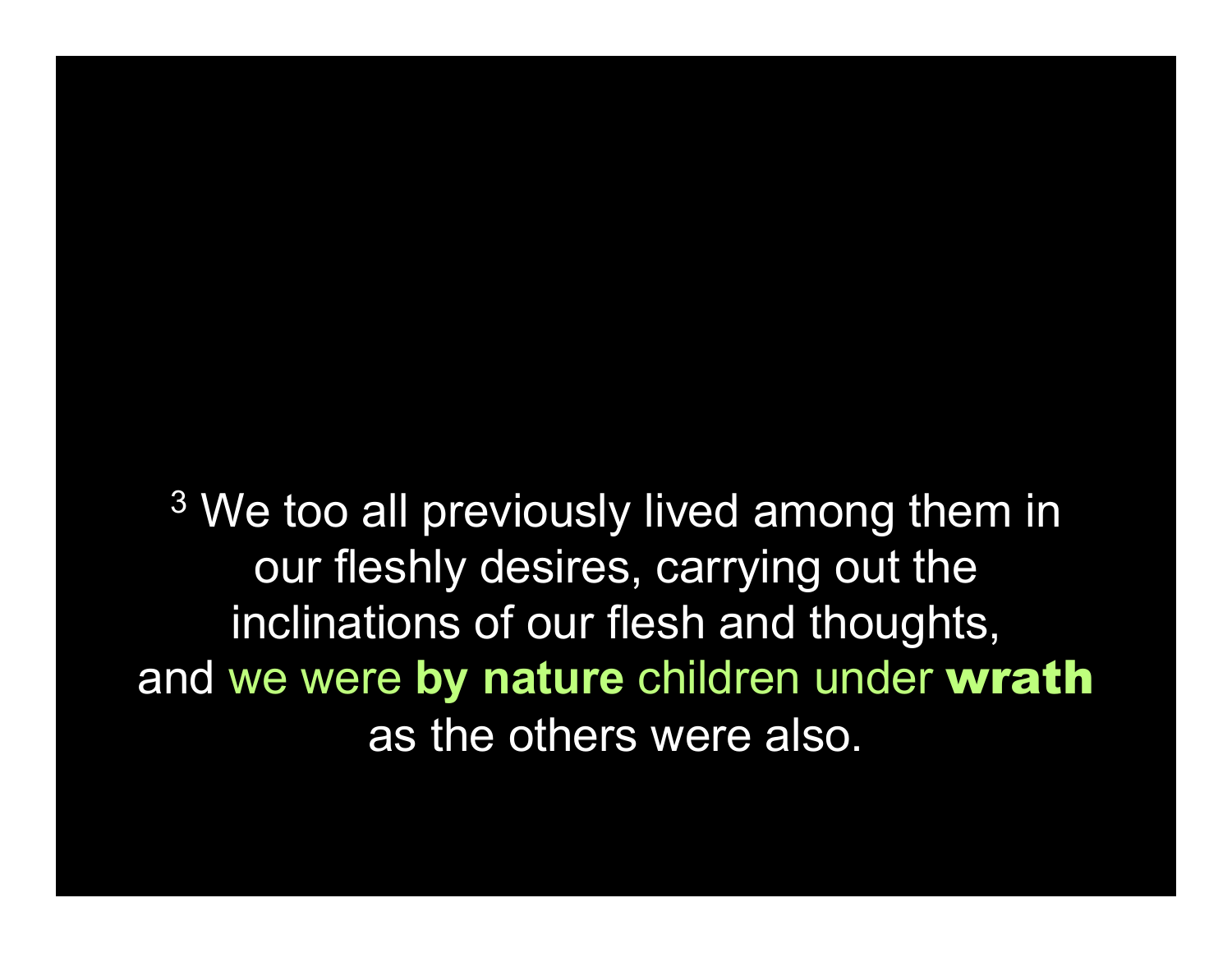4 BUT GOD, who is rich in Mercy, because of **His great love** that He had for us, <sup>5</sup> made us **ALIVE** with Christ even though we were DEAD in trespasses. You are saved BY Grace.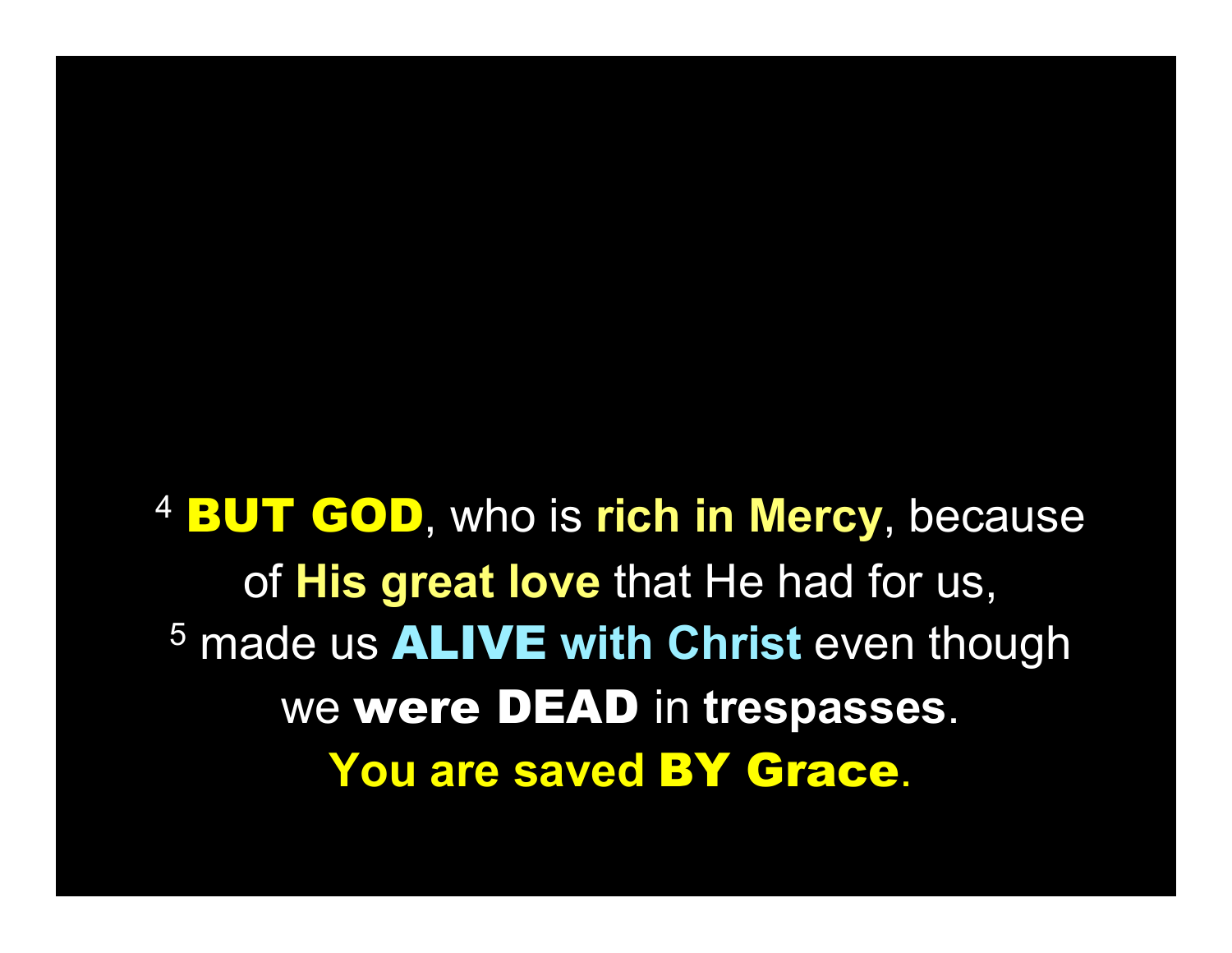He paid a Debt He did NOT Owe because I owed a debt I could NOT Pay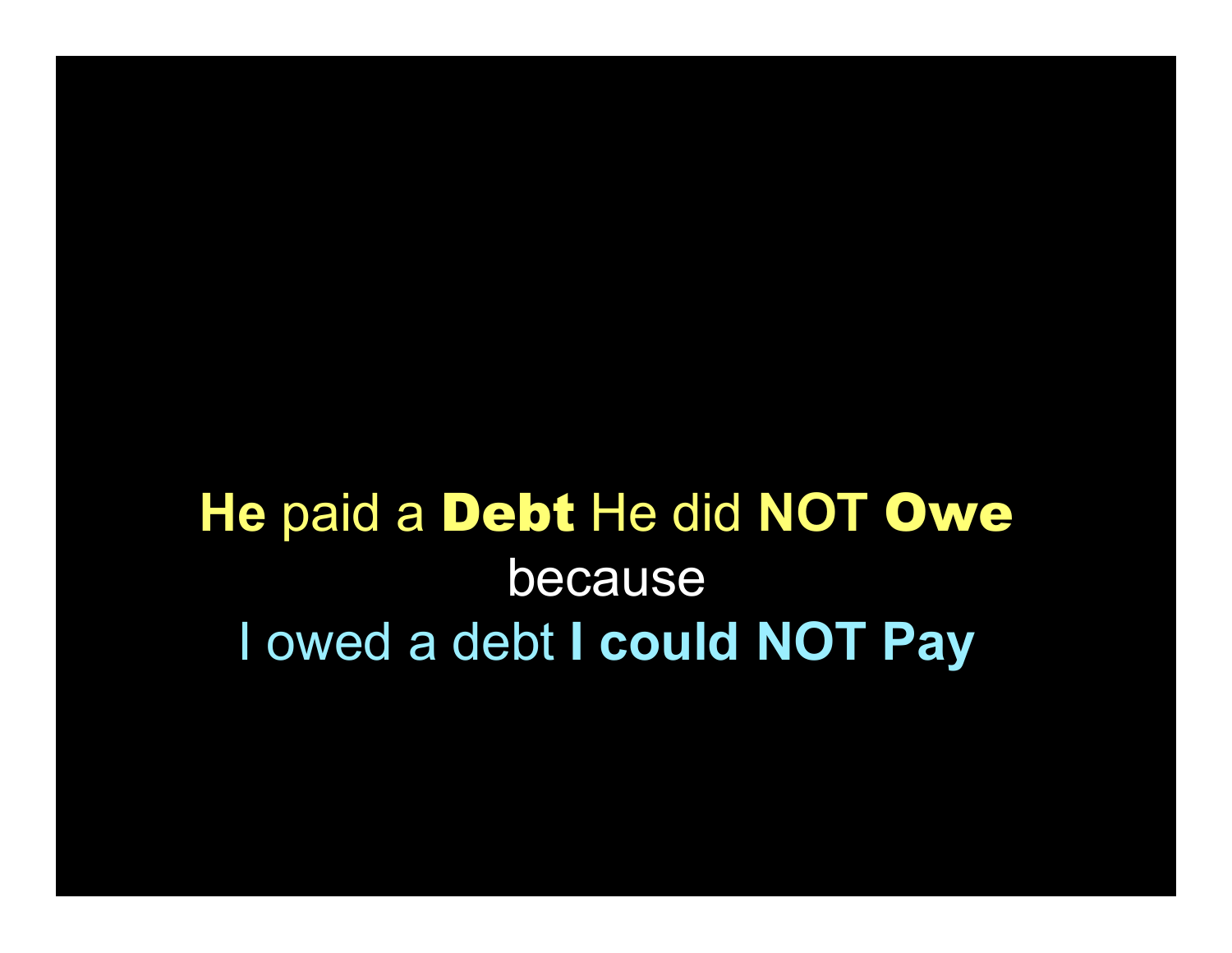Psalm 103:8–14 (NIV) <sup>8</sup> The LORD is compassionate and gracious, slow to anger, abounding in Love. <sup>9</sup> He will not always accuse, nor will He harbor His anger forever; <sup>10</sup> He does not treat us as our sins deserve or repay us according to our iniquities.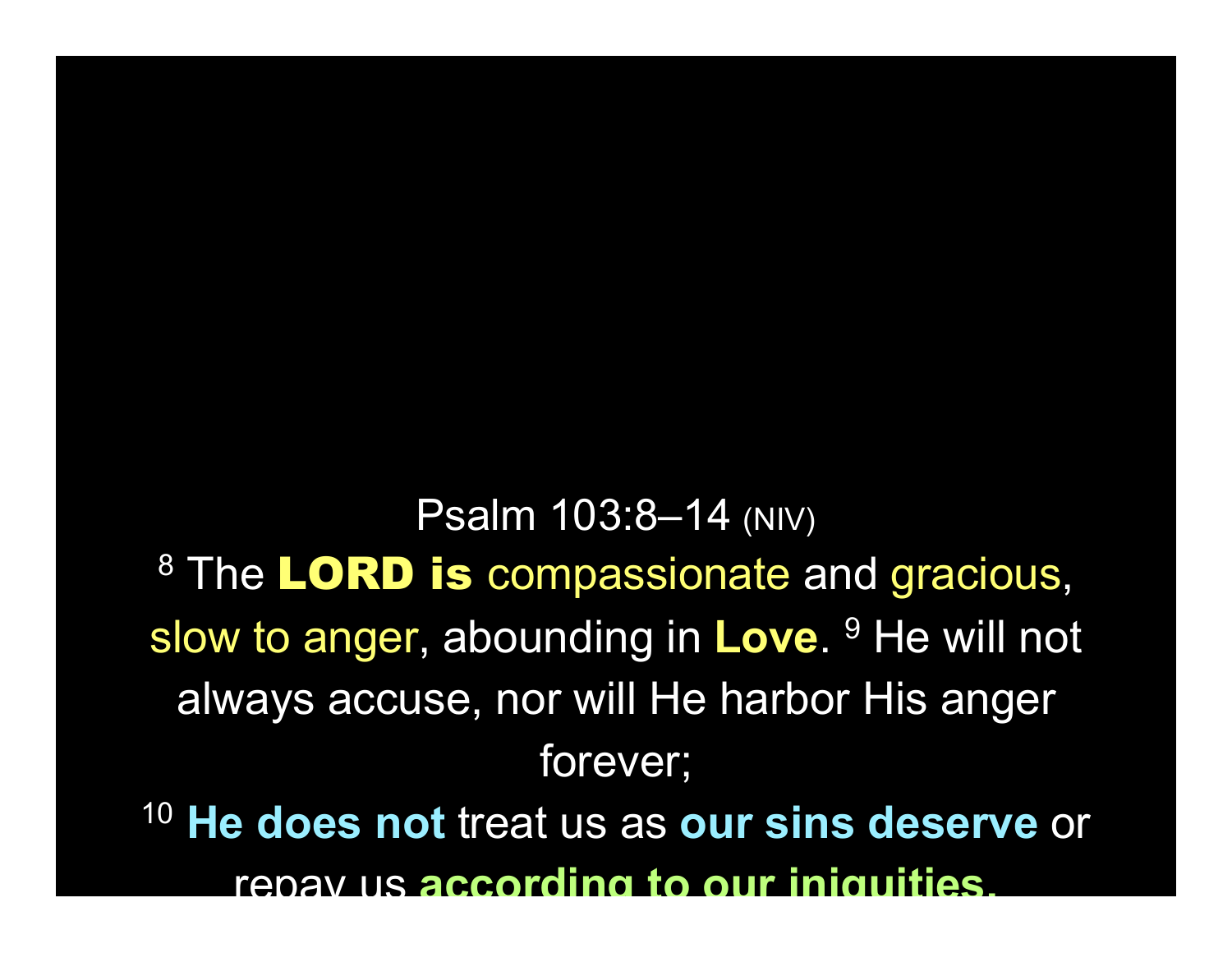$11$  For as high as the heavens are above the earth, so great is His LOVE for those who fear Him; <sup>12</sup> as far as the **EAST** is from the **WEST**, so far has He removed our transgressions from us.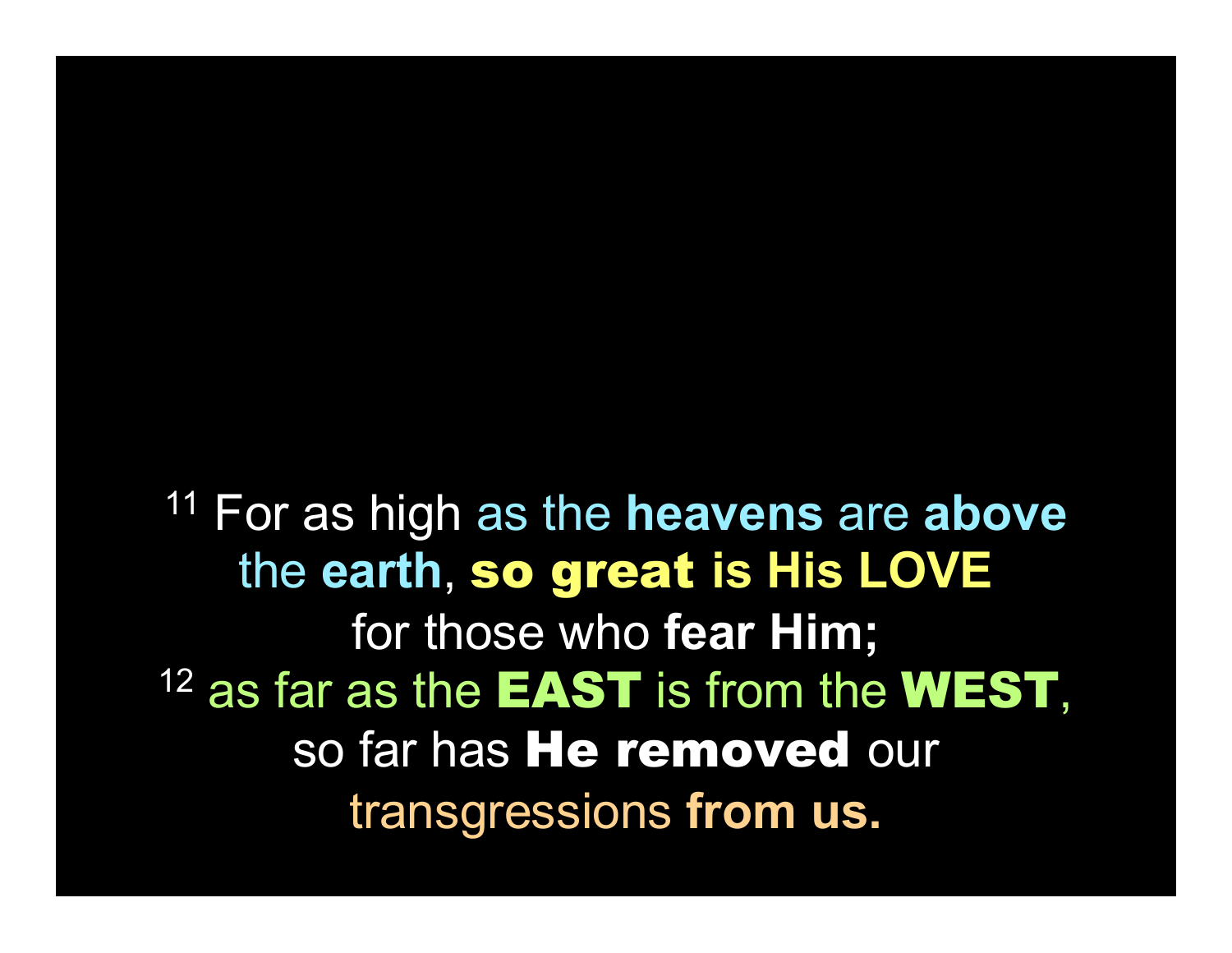<sup>13</sup> As a **Father has compassion** on His children, so the LORD has compassion on those who fear Him; <sup>14</sup> for He knows how we are formed, He Remembers that we are dust.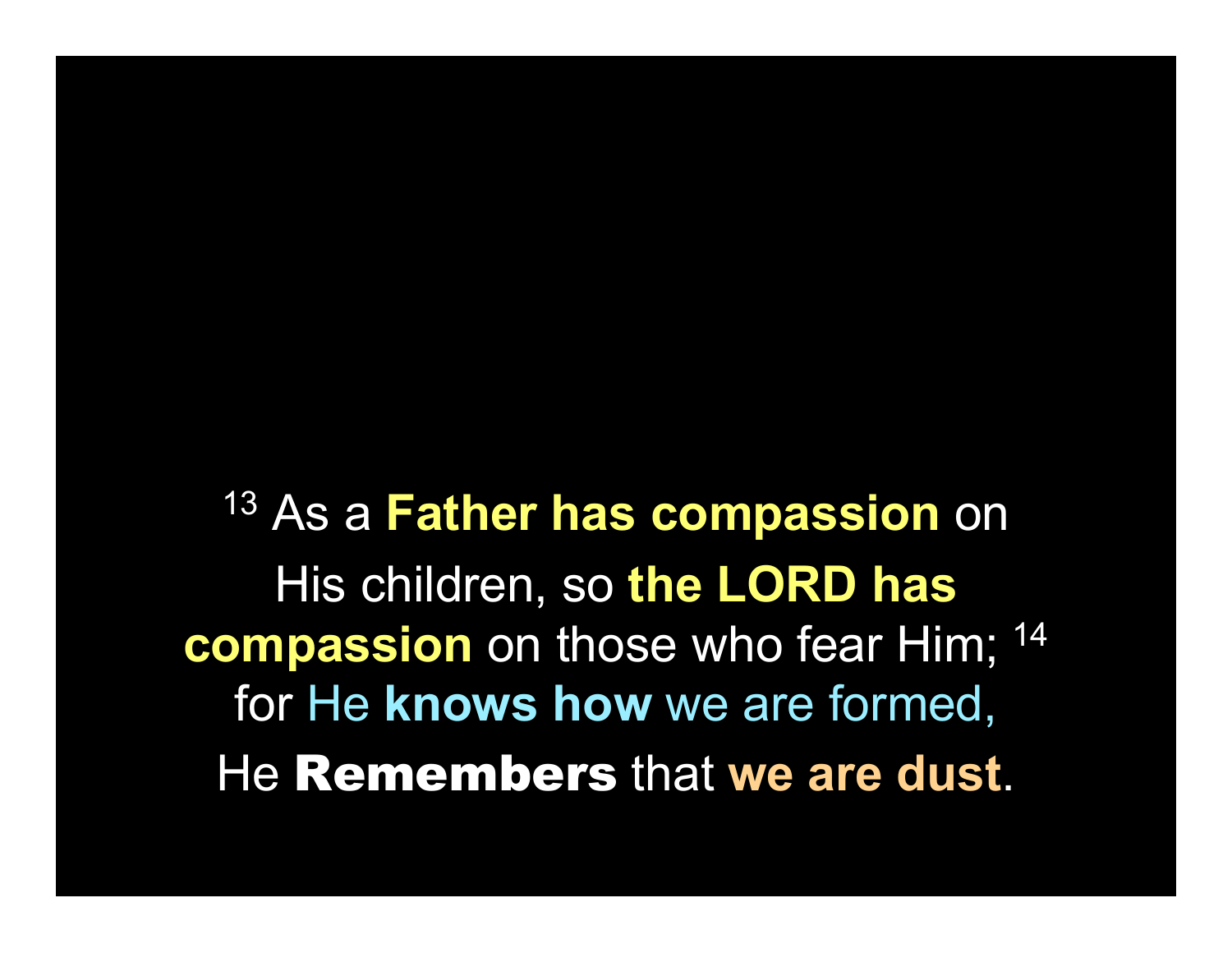I'm forgiven because You were forsaken I'm accepted, You were condemned I'm alive and well, Your Spirit is within me Because You died and rose again